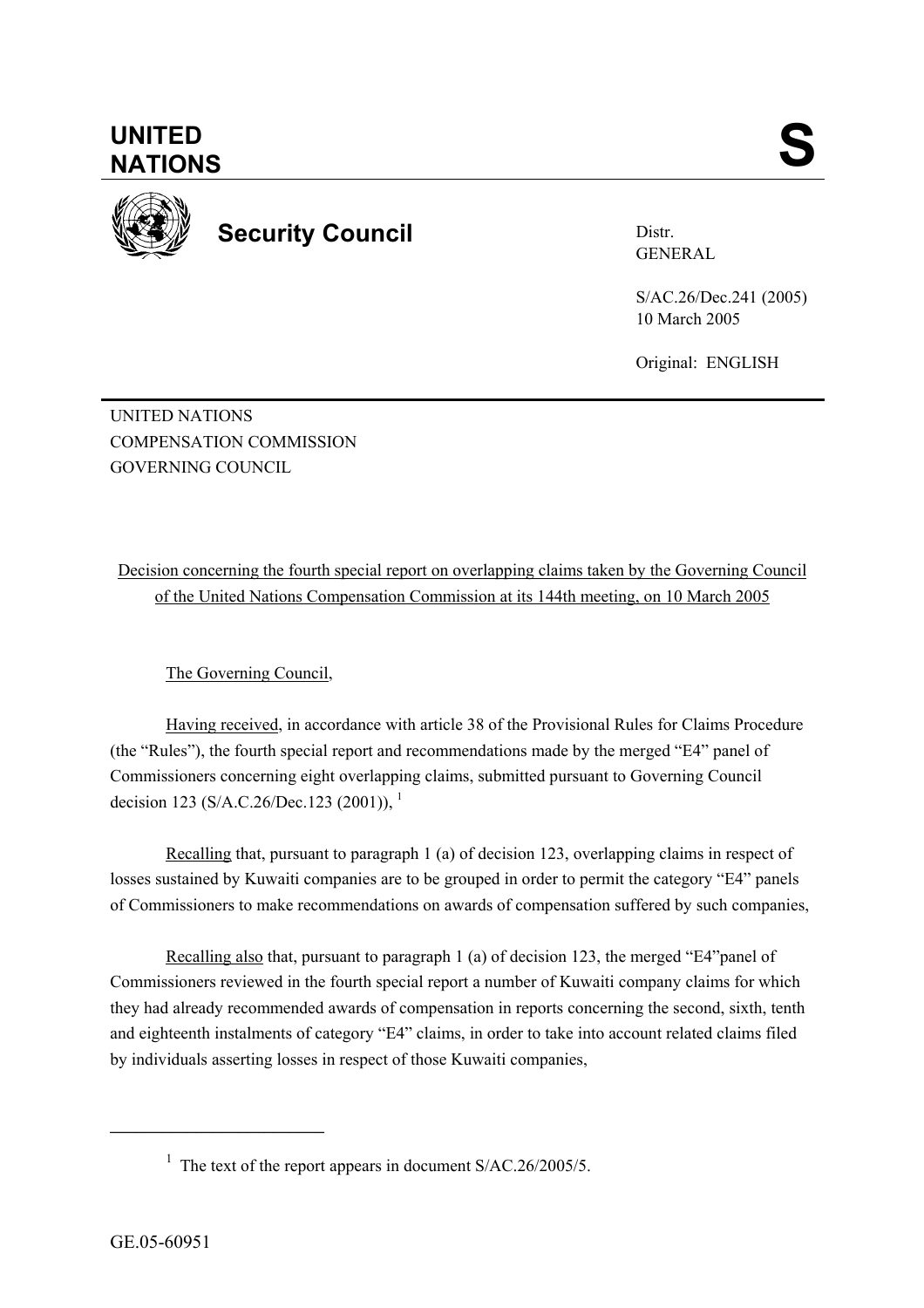S/AC.26/Dec.241 (2005) Page 2

Noting that the amounts claimed in the related claims filed by individuals, which were considered by the panel of Commissioners in relation to the previously reviewed Kuwaiti company claims, were asserted either in timely filed and duly registered claims submitted by individuals in categories "C" and "D" or in claims submitted by individuals in categories "C" and "D" that have been accepted by the Palestinian Panel of Commissioners to be eligible for inclusion in the Palestinian "late claims" programme,

1. Approves the recommendations made by the panel of Commissioners, and, accordingly,

2. Decides, pursuant to decision 123 and article 40 of the Rules, to approve the revised recommended awards concerning four of the claims covered in the fourth special report. The aggregate revised amounts awarded per instalment, based on the recommendations contained in annexes I to IV of the fourth special report, are as follows:

Table 1. Second instalment category "E4" claims revisions

| <u>Country</u> | Number of claims with | Previous total award | Revised total award |
|----------------|-----------------------|----------------------|---------------------|
|                | revised awards        | USD)                 | USD`                |
| Kuwait         |                       | nıl                  | 331,163             |

Table 2. Eighteenth instalment category "E4" claims revisions

| <u>Country</u> | Number of claims with | Previous total award | Revised total award |
|----------------|-----------------------|----------------------|---------------------|
|                | revised awards        | USD)                 | USD)                |
| Kuwait         |                       | 478.529              | 488,990             |

3. Notes that as set out in annexes I, II and III of the report, the Panel has also reviewed four other overlap claims included in the second, sixth and tenth instalments of "E4" claims, and concluded that no adjustment to the previous recommendations of the "E4" Panels is required,

4. Decides further that the revised total awards per instalment, based on the recommendations contained in annexes I and IV of the fourth special report, are as follows:

| Instalment   | Previous total award<br>(USD) | Revised total award<br>(USD) | Amount of net effect<br>(USD` |
|--------------|-------------------------------|------------------------------|-------------------------------|
| Second       | 125,328,521                   | 125,659,684                  | 331,163                       |
| Eighteenth   | 128,812,104                   | 128,822,565                  | 10,461                        |
| <u>Total</u> | 254,140,625                   | 254,482,249                  | 341,624                       |

## Table 3. Revised awards for category "E4" claims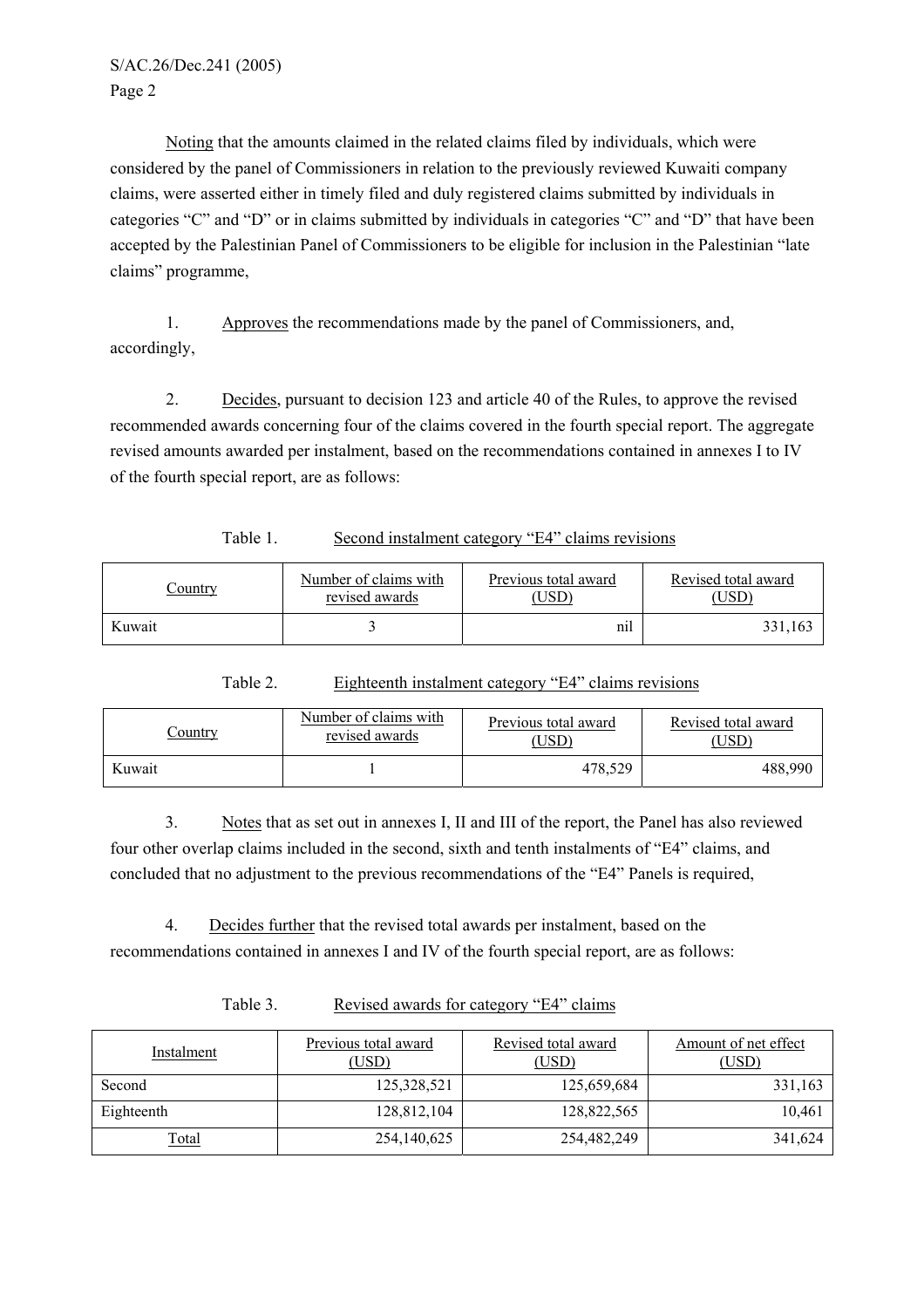5. Recalls that, in addition to implementing the revised awards set out in paragraph 2 above, pursuant to paragraphs 1 (e) of decision 123, the Executive Secretary will, within the limits of duly registered claims, carry into effect the decisions of the bilateral committees constituted pursuant to the guidelines annexed to decision 123 when payment is made,

6. Recalls also that, further to decisions of the bilateral committees referred to in paragraph 5 above, the Executive Secretary will, within the limits of duly registered claims, carry into effect their decisions which, as applied to the revised awards of compensation set out in the fourth special report, increase the awards of compensation to which two category "E4" claimants (claim numbers: 4005638 and 4004964) are entitled, as follows:

Table 4. Distribution of additional amounts to Kuwaiti corporate claimants applying bilateral committee determinations made pursuant to article 2 of the guidelines annexed to decision 123 to recommended awards in the fourth special report

| Country | Number of<br>claims | Amount<br>claimed in "E4"<br>claim (USD) | Previous total<br>award (USD) | Revised total<br>award (USD) | Amount of<br>additional<br>compensation<br>(USD) |
|---------|---------------------|------------------------------------------|-------------------------------|------------------------------|--------------------------------------------------|
| Kuwait  |                     | 1,112,412                                | 478 529                       | 570,516                      | 69,858                                           |

7. Notes that, further to the distribution of amounts to Kuwaiti corporate claimants applying decisions of the bilateral committees to recommended awards in the fourth special report, one other claimant in category "E4" (claim number: 4004041) previously received an award that exceeds by a total amount of USD35,277 the amount to which it is entitled further to this decision,

8. Requests the Government of the State of Kuwait to return to the Commission, within six months, the amount which, as a result of the revision and distribution of awards set out in paragraph 7 above which, according to this decision, was overpaid to the E4 claimant in a previous decision, as shown in table 5 below,

Table 5. Overpayment due to revision and distribution of awards applying bilateral committee determinations made pursuant to article 2 of the guidelines annexed to decision 123 to recommended awards in the fourth special report or due to revisions to recommended awards by the panel of Commissioners

| Country | Number of affected claims | Amount of overpayment (USD) |
|---------|---------------------------|-----------------------------|
| Kuwait  |                           |                             |

9. Recalls that paragraph 1 (g) of decision 123 directs the Executive Secretary to make payments on behalf of the Government of the State of Kuwait, pursuant to the irrevocable delegation of authority annexed to decision 123, to the Governments and other submitting entities of the portions